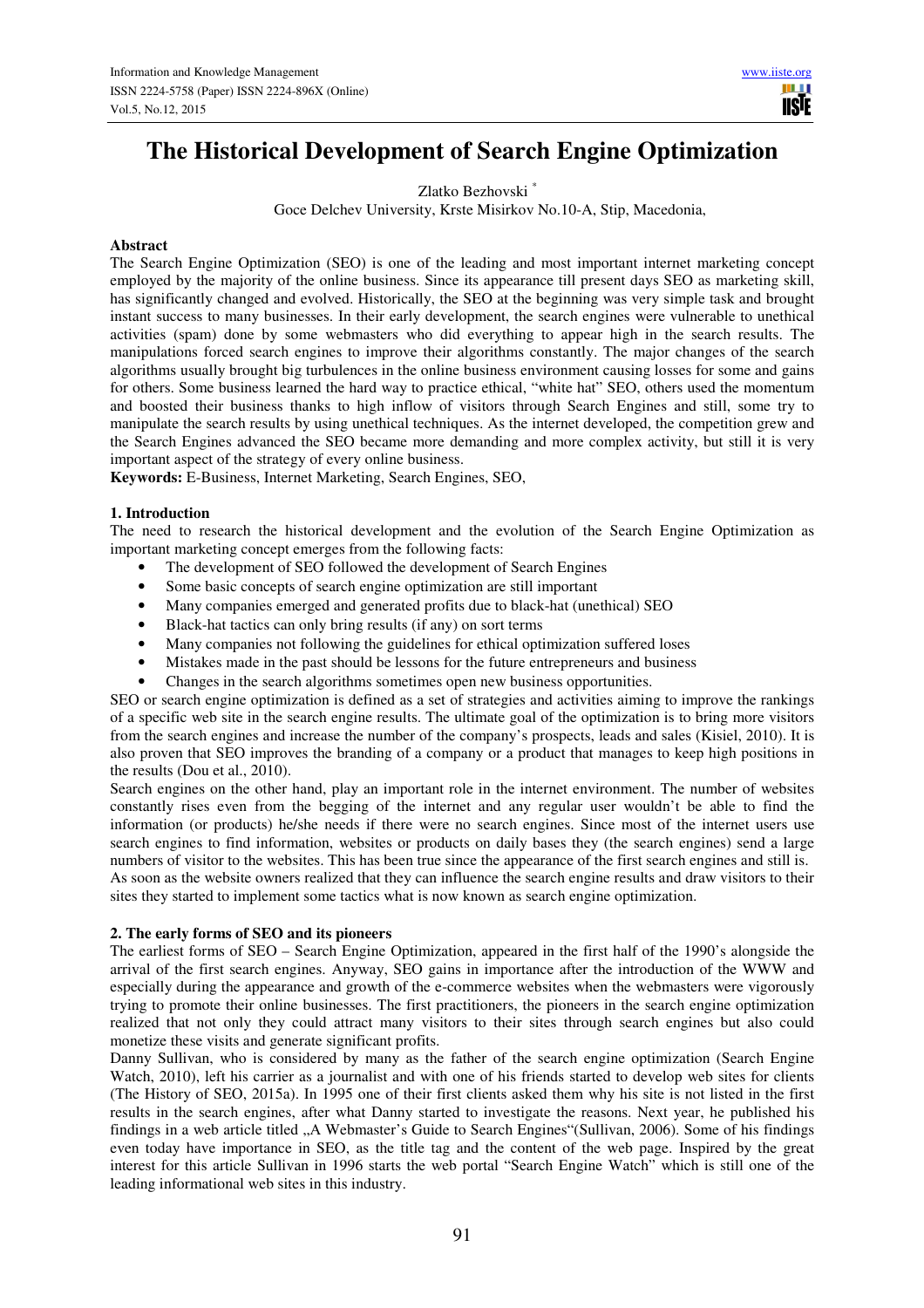John Audette who is also considered as one of the founders of SEO, "was doing SEO before it had a name, before people knew what it was, before spider run search engines existed" (The History of SEO, 2015b). In 1995 he founded MMG (Multi-Media Marketing Group), a company that besides web design offered services for registration of websites at the existing search engines and directories and was among the first companies to offer services in the field of Search Engine Marketing.

It is believed that in 1997 John Audette on a meeting with Danny Sullivan for the first time used the term "Search Engine Optimization". Another possibility is that the term optimization in context of this industry was used for the first time in 1997 by Bruce Clay who was among the first practitioners of this internet skill.

In 1999 Danny Sullivan started to organize the conference named "Search Engine Strategies" which focused on search engine marketing and search engine optimization. Since then, the conference is held every year with presence of experts in that field as well as representatives of the Search Engines (Wikipedia, 2010a). As a matter of fact, the first conference which is held on 18<sup>th</sup> of November 1999 in San Francisco is marked as the first official event where the optimizers, the website owners, met whit the representatives of the Search Engines.

At the beginnings of the search engine practice, all that webmasters needed to do was to register the sites at some (or all) of the Search Engines, and right after the site was crawled by the so called web spiders (automated indexing system) it started to appeared in the search results. In 1994 the first software packages for automatic registration of the web sites in Search Engines appeared on the market. (Bigmouth Media, 2010)

During that time, sorting the limited number of web sites was based on categorization, in other words the web sites were registered into different categories and the search results were retrieved from the relevant category. With the fast growth of the number of web sites and pages the need to rank the results based on some criteria emerged, so that the search showed the most relevant results first. Because of these reasons the first search algorithms were developed which were used to rank the search results based on the meta-tags of the web sites. The Meta tags contain the Meta keywords and the Meta description, and they describe the content of every specific web page. The Meta tags are parameters that webmasters themselves insert into the HTML code of the Page, what is readable for the Indexing robots. As a consequence of that kind of functioning, the search results were highly dependent on the webmasters because the search algorithms were retrieving results based on the data provided by them. Some web developers and website owners started abusing this weak spot of the search engines by inserting irrelevant information into the HTML code just to draw more visitors on their websites. That was a war starter between the search engine optimizers and the Search Engines, and this war lasts till present days. Namely, the search engines strive to satisfy the needs of their users by serving them as relevant results as possible, while on the other hand the webmasters try to achieve higher positions in search engine results regardless if they are relevant or not.

In this kind of circumstances the search engines are continuously upgrading the search algorithms and besides the Meta tags they started to incorporate other ranking factors such as the title tag of the site, the density of the keywords, naming of the images etc. As a result of this the search results improve but only for a short time. The new ranking factors are also under control of the developers and they quickly find new ways to manipulate the search results.

#### **3. The Evolution of SEO trough time**

There is a belief among the Internet Marketers that actually, the Search Engine Optimization has appeared directly as a result of the attempts to manipulate the search results. The manipulations are forcing the search engines to upgrade their algorithms constantly and these changes result in new attempts by webmasters to get higher rankings in the results. These iterations led to formation of SEO as a skill that evolved trough time. Besides the manipulative webmasters there were also webmasters that were proponent of ethical search engine optimization what involves using only ethical non-manipulative techniques to rank high in the search results.

Brett Tabke in his article "A Brief History of SEO" lists chronologically the methods of manipulations that the webmasters were doing in order to achieve higher rankings and get more visitors to their sites (Tabke, 2002) Some of the most important events in SEO and techniques used in that time are listed below:

**1995:** "The Optimization" starts when the developers register their web sites in the online yellow pages starting with AAA, A#1, in order to be on the first position because the ranking is made alphabetically.

**1996:** Optimization is used with the principal "trials and errors". Keywords are being added to the text and the feedback is being expected. The first concepts of density and positions of the keywords are being used. It is still easy to be listed in the Yahoo Directory. All you need to do is to make an application and if the site is well organized it will be in the index within 72 hours.

**End of 1996:** The first web articles about text matching and data mining are published, as well as interviews with programmers working for the Search Engines.

**1997:** The first "algo crackers" appear. Because the algorithms work automatically, by analyzing the first results (also automatically) it is easy to figure out the ranking factors. More precisely, several SEO experts cracked all 35 parameters of the Excite search site, and were capable of creating sites which will answer to all 35 parameters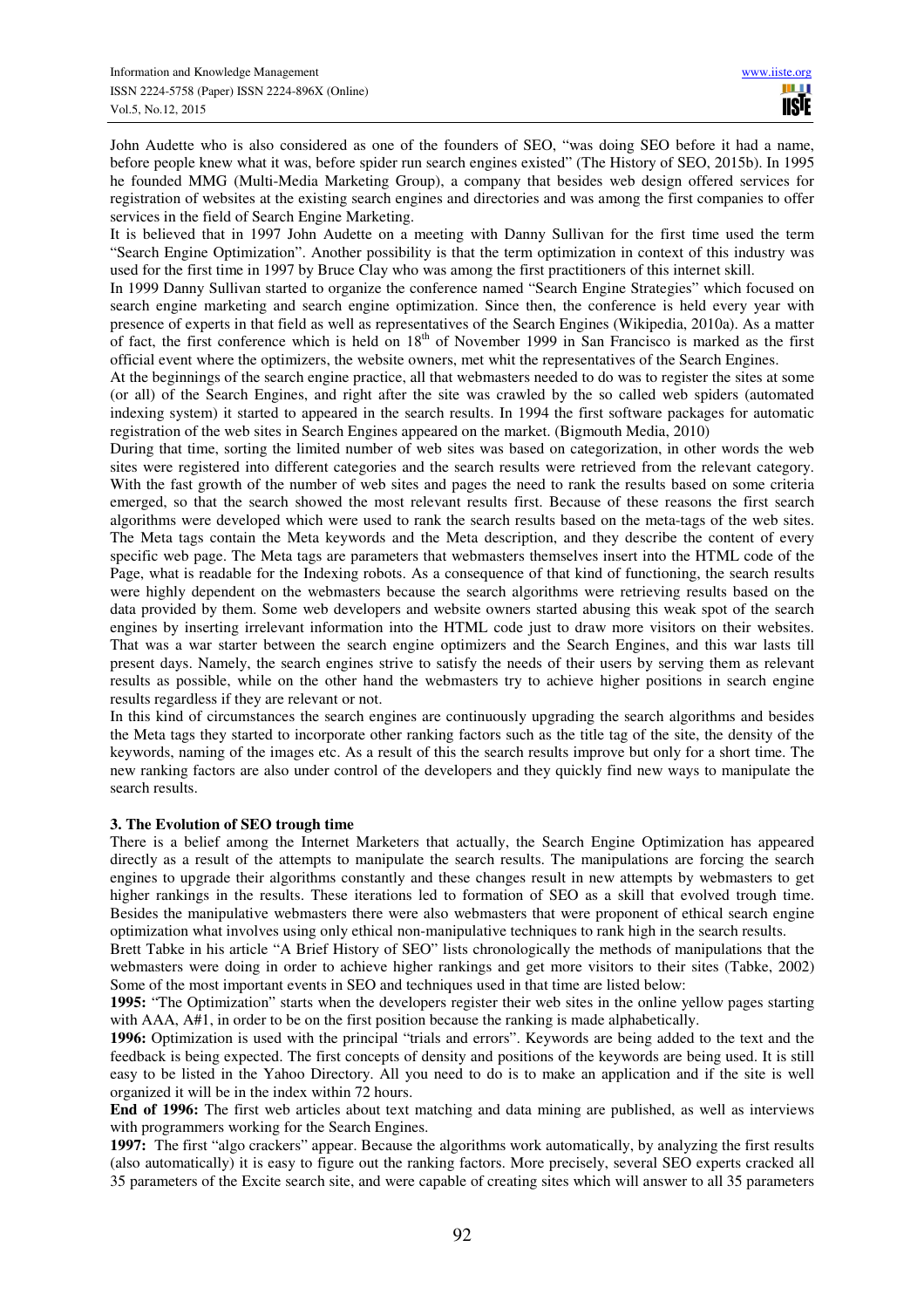and get the no. 1 position fast and easy. In the same year the first page jacking appeared as well as "bait and change" tactic. Also, some SEOs copied the entire code from the sites that were ranking high.

**Mid 1997:** some Search engines start to use the Yahoo Directory to check the credibility of the sites to rank. Because of that reason, to get into the Yahoo Directory become high priority for all webmasters. Yahoo is overflown with applications that never get processed.

In their pursuit for income, the search engine realized that they are just a transition portals that the users only go through. They try to keep the users on their sites in many different ways. Some even create algorithms so that the users spend more time searching.

**End of 1997:** Infoseek appears and makes daily updates to its index. "Register a site in 8:00 and by the afternoon the visitors start to arrive." For the first time optimization can be done by anyone, not only programmers. The SEO starts to bloom as a result of the simplicity and fast visible results.

The spam becomes a serious problem for the Search Engines because some malicious sites managed to discover how algorithms work and manipulate them. As a result of that Hotbot and Altavista are almost useless by the end of 1997.

Page jacking happens more often. The code and the content of the highly ranked pages is copied and placed on foreign domains that are out of the international legislation. The first cloaked sites in the insurance and automotive industry appear in order to avoid content stealing.

The optimization gives results. Visitors in the most optimized sites are increasing in number and they reach several hundred a day.

**1998:** After the publishing of some papers at the online conferences, it is clear that the search engines will focus on external, off-page factors to rank the sites. Some of the future ranking factors are the link popularity, directory listing, the time they are online and so on.

The cracking of the algorithms in the mid-98 and the start of 99 is getting more sophisticated. The SEO companies hire programmers to create a program that will 'read' the algorithms in order to create pages according to their rules.

One of the Search Engines uses multiple algorithms for ranking of each of the first 10 positions. Discovering how to rank on the  $2^{nd}$  position, for example may not mean that it is just as easy to rank on the  $3^{rd}$  as well because the search engine uses different parameters for that position.

Some of the Search Engines start to use the option "report by the competitors" to clear the malicious sites from the results because their algorithms can't do that automatically.

Page jacking and content stealing rises to an alarming levels. It is not possible to reach the  $1<sup>st</sup>$  position on Altavista if you don't steal a site. The entire sites are copied and duplicated in order to push the competition down in Altavista, and this is possible because Altavista does not detect a duplicate content. The same story is going in Inkotomi as well.

Some sites are punished as a result of registering the URL several times in a Search Engine from their competition.

Google appears online as a serious game changer. With 25 million pages in its index it is clear that Google has a future. Having in mind that the main factor for ranking is the PageRank (the direct and indirect quantity of inbound links), the optimizers seriously comprehend on how to have influence over the link popularity.

Automatically generated Doorway Pages appear everywhere and some of them rank high.

Visitors are still arriving to the pages of those who know the 'rules' and they are still remaining unnoticed and unpunished. Implementing quality optimization that does not look manipulative brings results.

The first free independent directory known as Open Directory Project (dmoz.org) appears. Since search engines use it as a ranking factor, getting listed in this directory becomes one of the main tasks for the optimizers.

**End of 98 and beginning of 99:** Altavista fights with overwhelming number of sites in its index and excludes big parts of some and even whole sites who have automatic generation of doorway pages. Other search engines start a war with SEOs and pages mentioning "optimize" or "promote" are being excluded from the index in large numbers. Almost every SEO firm is thrown out of the index. Their clients lose the good positions as well. Because of this the more experienced players stop referring their clients.

The decoders of the algorithm are on top of their functionality, but their usability is minimal because off-page factors like link popularity are becoming the dominant ranking factor. It was never harder discovering out how to get to the top 10 results.

Google, thanks to the PageRank and the relevant results in the search started to grow dramatically while other search engines were falling apart because of the bad results, the chaos in the management and the great income losses.

Gaining authority and creating hubs (authoritative sites with many inbound links) is a winning combination to rank on top positions in Google. Google's algorithm clears the trash of the overwhelming databases and identifies the central and most important sites in every keyword cluster.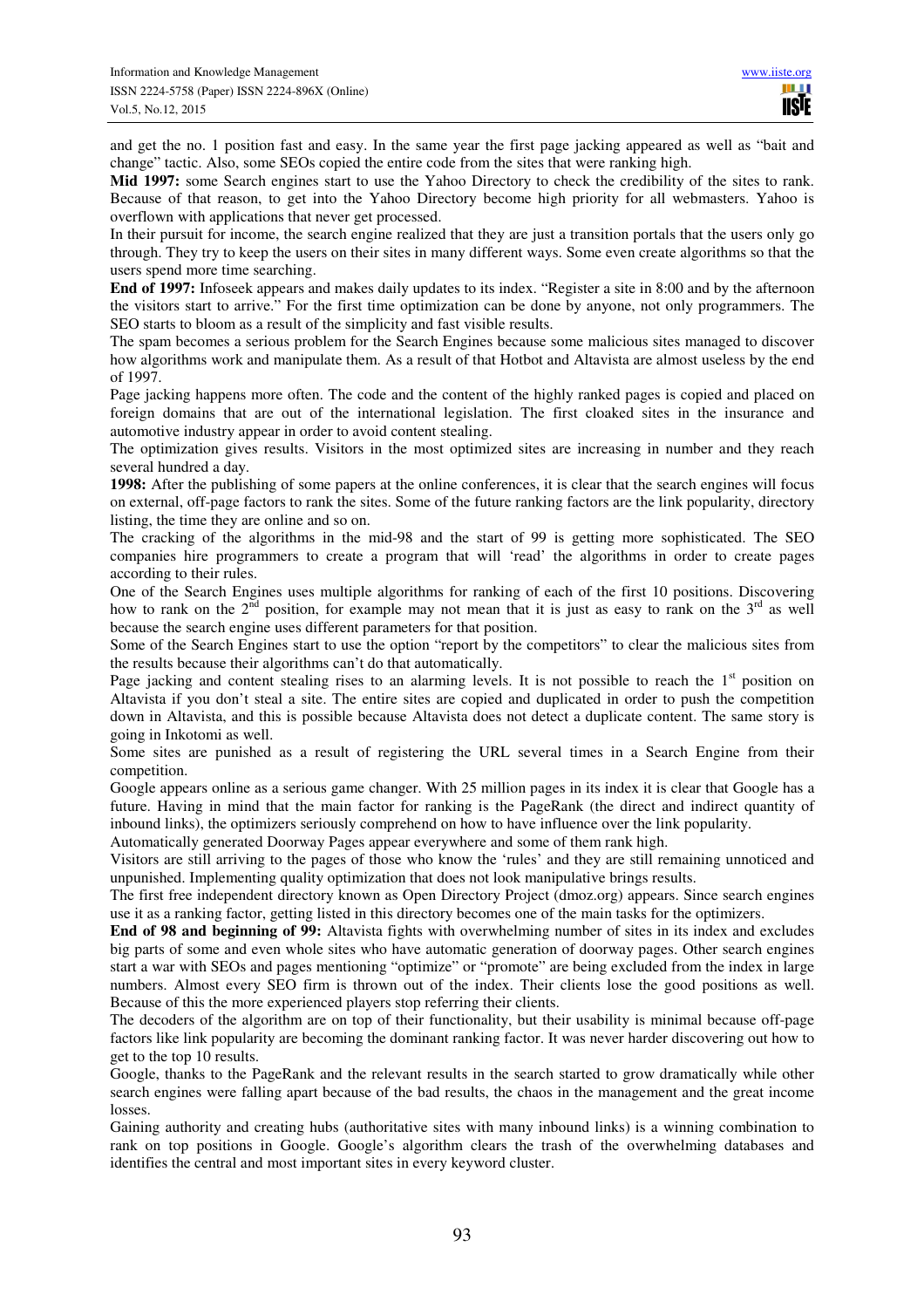The competition between the sites is getting greater and greater. The Search Engine send stable amount of visitors each and every day.

**End of 1999:** The effects of the optimization begin to drop. The first pay per click search engine GoTo appears. The optimizers spread their activities in the paid search.

There is a vast expansion of the techniques for link building. The old ways of optimizing and decoding the algorithms are still useful. Some of the Search Engines do a massive cleaning of their indexes, clearing many spam pages but also some other legitimate sites without any explanation.

With the fast growth of the competition the number of visitors that arrive from search engines as a result of the optimization significantly decreases. News sites are appearing in large number.

**2000:** The SEO industry gets a major distortion when the search engine Infoseek falls apart.

Concepts for paid placement on the search pages appears in different forms, Search Engines with paid results, sponsored results among organic results, banners based on keywords etc.

Regarding the genuine, organic Internet search, the users need a search engine that will get them to the requested information. Because Google serves relevant results to its users further fortifies its position as the No 1 Search engine.

In December 2000 Google launches the "Google Toolbar" what indicates the PageRank of a website. This is followed by the PageRank mania (Bunn, 2010) where everyone tend to increase it using different methods starting form link exchange up to participating in linking farms where automatically large number of links are generated in short time.

The schemes for generating links developed in 1999 start to lose their importance because they are too risky and because they can be detected easily by the research system. The next attempts to raise the link popularity is creating fake award winning programs, fake guestbooks , fake directories and forums and all of this only to build an improved link popularity.

**2001:** Internet users massively abandon the search engines like Hotbot, Altavista and Excite. On the market there are only several left such as Google, Yahoo, AOL and MSN. The optimization which was used up until then is over. The era of Google dominance begins and optimizers are focusing on finding techniques to rank better on this search engine.

#### **4. The Google era**

As a direct result of the manipulations done by many unethical webmasters the search engines became almost useless. Evidently, a new type of search engine was needed that will evaluate ranking factors that are out of the direct control of the web developers.

In 1998 Google, a new search engine developed by two PhD students from Stanford University, Sergey Brin and Larry Page, enters the search landscape. Google implements a new way of ranking web pages called PageRank. It is based on the inbound links on the web page, where every link counts as a vote for that page (Page et al., 1998). The more inbound links a page has a higher PagePank it has. Anyway, every link passes different value to the linking page depending on the PageRank and outgoing links on the page it comes from.

Thanks to the PageRank formula, Google managed to serve highly relevant results and it became the most popular and successful search engine in no time. Google still holds this position.

After the Google's success it was expected that the number of manipulations with the search results would fall greatly because PageRank evaluates only inbound links that the web developers have little or no control over. Anyway these expectations were justified only for a short period of time because the webmasters developed tools to manipulate the links which in great deal had effect on the search results. A number of websites focused their efforts on exchanging, buying, selling and also automatically generating links. Unfortunately, these kind of activities became widely used by large number of webmasters.

In order to reduce the usage of manipulative techniques to rank pages the search engines including Google, give instructions to the webmasters how to optimize their sites (Sexton, 2007), but also punishes the abusive sites by excluding them from the search results. Anyway, some of the webmasters are always one step ahead of search engines and always find ways to manipulate the results at least for shorter periods of time.

Having in mind the constant manipulation by some (or many) webmasters, Google and the other search engines face the challenge to develop more sophisticated and intelligent algorithms that will evaluate large number of internal (on-page) and external (off-page) factors. On top of this, there are enormous numbers of web pages that need to be indexed, and also there is rising numbers of users that don't use the advanced search options. As a result of all that, the search engines need to develop predictive, semantic, linguistic and heuristic algorithms (Wikipedia, 2010b).

After the year 2001, when the Google dominance started it is worth mentioning the following events (Bunn, 2010):

 $\bullet$  In February 2002 (after the first unsuccessful attempt in the 2000<sup>th</sup>) Google restarts pay-per-click (PPC) program AdWords and very quickly it becomes the most used program for search advertising.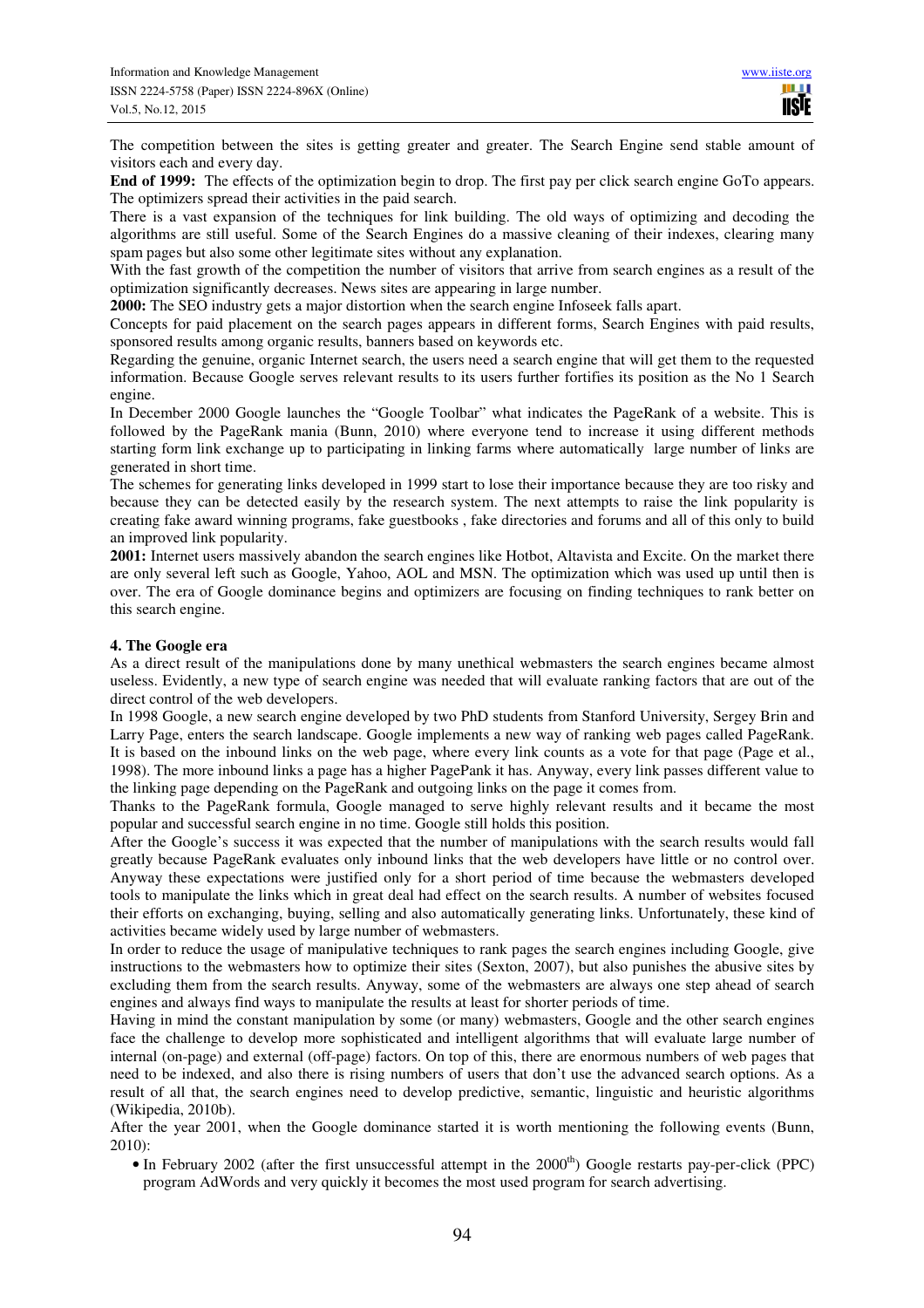- In August 2002 Bob Massa creates the first network of paid links "PR Ad Network" that acts as intermediary among sites willing to buy and sites willing to sell links. In September many sites hosted by Massa lose their PageRank.
- In February 2003 Google buys Blogger and during the same year WordPress starts operating. These two services promote the blogging (personal online publishing) but as side effect the comment spamming became a real problem for the search algorithms.
- In Mart 2003 Google launches AdSence, a program for automatic publishing of advertisements in the network partners' sites. This leads to a new wave of creating sites that will generate income through this program. These types of sites will soon overflow the search results.
- As a response to the rise of the importance of the link anchor text as a ranking factor, in September 2003 Patric Gavin founds "Text Link Ads", making it easier to buy links in different categories. "Text Link Ads" is banned by Google in August 2007
- In November 2003 Google unexpectedly does a large change in the algorithm to fight spam. As a result, a lot of spammy sites are removed from the index, bat also a great number of good quality sited were removed as well. This change is known as "Florida Update" and brought significant changes in the future optimization practices.
- In July 2004 the SEOs talk about the "Google Sandbox" effect. It is believed that Google keeps the new sites buried for some period of time in order to prevent instant manipulations.
- In early 2005 the new "nofollow" attribute is introduced, supported by Google, Yahoo and MSN as a fight against the spam and paid links. Later, some sites use this attribute to optimize the structure of the site known as "PageRank Sculpturing"
- In February 2005 Microsoft rebrands MSN into Live Search which uses its own algorithm.
- In November 2005 Google does a new upgrade of the algorithm called "Jagger" this upgrade aims to find and diminish the value of unnatural link building and the importance of the meaning of the anchor text in the link. Immediately after "Jagger" Google does a new upgrade called "Big Daddy" which allows better processing of the context "thematic association" on the links between sites.
- In May 2007 Google introduces universal search, where on one page there will be integration of results of web pages, videos, news, pictures, and items. (Sullivan, 2007)
- Wikipedia reaches 2 million articles in September 2007. This online encyclopedia is an example of the meaning of the domain authority in ranking, since it dominates the search results for many terms.
- In March 2009 the search engines implement the attribute "Canonical" which intends to clean up the index form duplicate pages and URLs and eliminate unnecessary dispersion of the PageRank.
- In June 2009 Microsoft replaces Life Search with Bing and signs a 10 year contract with Yahoo to deliver search results on their search page.
- The same month Google does an upgrade known as "The Brand Update" after which the brands receive improved positions for the generic terms. These higher rankings come not as a result of favoring brands but because the algorithm gives more value to quality, Page Rank, users' trust and similar factors that emphasize the importance of the page (Schwartz, 2009)
- In November 2009 Google releases the upgrade "Caffeine" which needs to speed up the index process and to give more importance on the fresh articles. (Cutts, 2009)

In the years that followed Google releases many updates (including Panda, Penguin and Hummingbird) and all intend to improve the quality of search results and eliminate spam. Since the algorithms now are far more advanced than before it becomes more and more difficult for the SEO spammers (or better known as black-hat SEO's) to manipulate the results. Therefore, the majority of the SEO industry focuses on ethical search engine optimization.

#### **5. Conclusion**

Observing the years behind us we can conclude that the changes in the search industry are a constant. New search engines appear and some of them fade away and disappear from the landscape of search. The existing search engines have to improve their algorithms constantly in order to meet the needs of their users who search for relevant, timely and high quality information. In those changing circumstances, the practitioners of the Search Engine Optimization are always striving, and often succeed in finding new and better ways to improve the positions of their web sites in the search results.

The algorithms of the modern search engines are much more sophisticated than those used by the early search engines and today evaluate over 200 (Google, 2010) different external and internal ranking factors which determine the search results. The struggle for further improvement of the search algorithm continues with the ultimate goal for serving high quality search results expected by the Internet users. These improvements can't totally eliminate all distortions by malicious webmaster but aim to bring them to a minimal level with as little manipulations as possible.